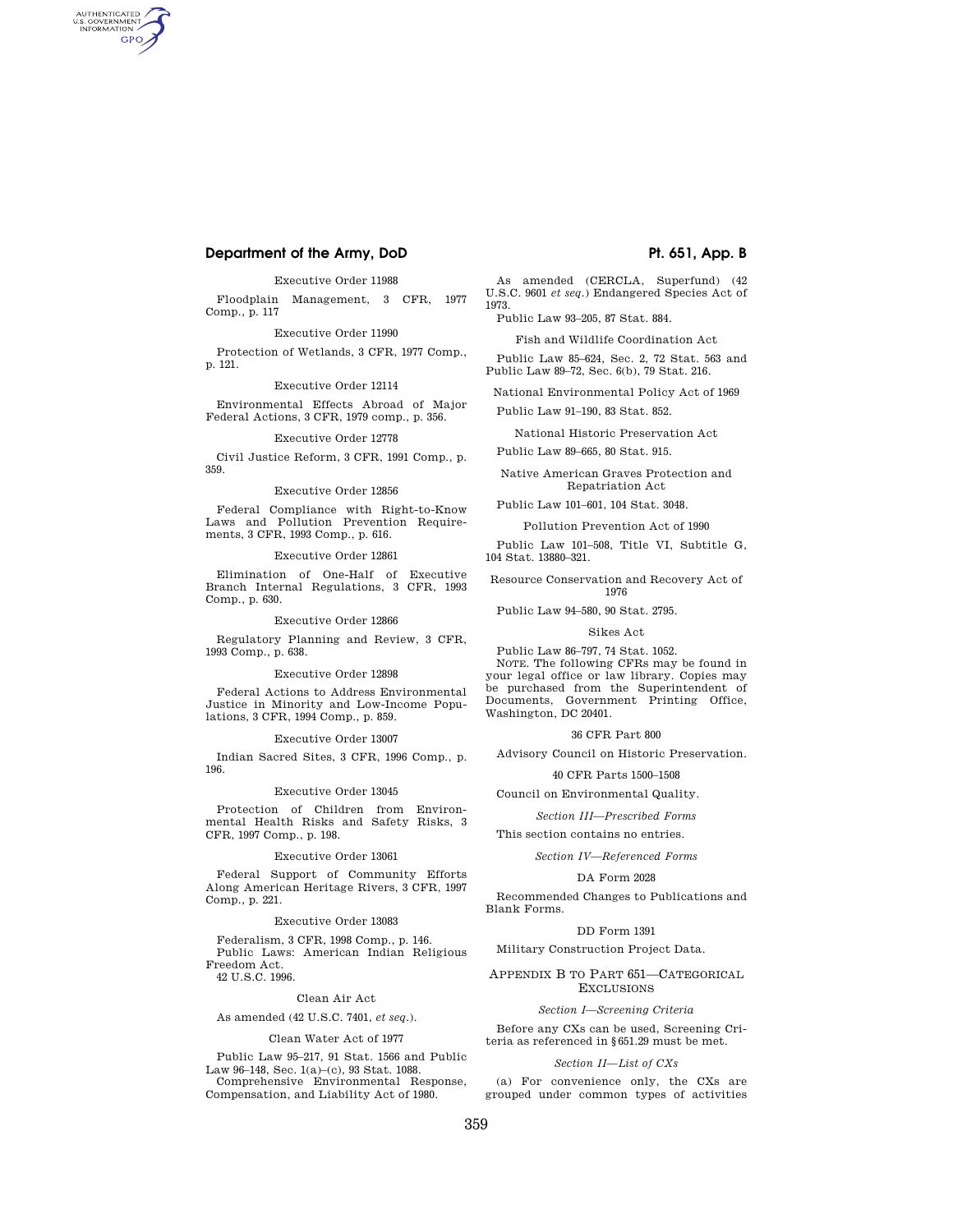(for example, administration/ operation, construction/demolition, and repair and maintenance). Certain CXs require a REC, which will be completed and signed by the proponent. Concurrence on the use of a CX is required from the appropriate environmental officer (EO), and that signature is required on the REC. The list of CXs is subject to continual review and modification. Requests for additions or changes to the CXs (along with justification) should be sent, through channels, to the ASA (I&E). Subordinate Army headquarters may not modify the CX list through supplements to this part. Proposed modifications to the list of CXs will be published in the FR by HQDA, to provide opportunity for public comment.

(b) Administration/operation activities:

(1) Routine law and order activities performed by military/military police and physical plant protection and security personnel, and civilian natural resources and environmental law officers.

(2) Emergency or disaster assistance provided to federal, state, or local entities (REC required).

(3) Preparation of regulations, procedures, manuals, and other guidance documents that implement, without substantive change, the applicable HQDA or other federal agency regulations, procedures, manuals, and other guidance documents that have been environmentally evaluated (subject to previous NEPA review).

(4) Proposed activities and operations to be conducted in an existing non-historic structure which are within the scope and compatibility of the present functional use of the building, will not result in a substantial increase in waste discharged to the environment, will not result in substantially different waste discharges from current or previous activities, and emissions will remain within established permit limits, if any (REC required).

(5) Normal personnel, fiscal, and administrative activities involving military and civilian personnel (recruiting, processing, paying, and records keeping).

(6) Routinely conducted recreation and welfare activities not involving off-road recreational vehicles.

(7) Deployment of military units on a temporary duty (TDY) or training basis where existing facilities are used for their intended purposes consistent with the scope and size of existing mission.

(8) Preparation of administrative or personnel-related studies, reports, or investigations.

(9) Approval of asbestos or lead-based paint management plans drafted in accordance with applicable laws and regulations (REC required).

(10) Non-construction activities in support of other agencies/organizations involving

**Pt. 651, App. B 32 CFR Ch. V (7–1–11 Edition)** 

community participation projects and law enforcement activities.

(11) Ceremonies, funerals, and concerts. This includes events such as state funerals, to include flyovers.

(12) Reductions and realignments of civilian and/or military personnel that: fall below the thresholds for reportable actions as prescribed by statute (10 U.S.C. 2687) and do not involve related activities such as construction, renovation, or demolition activities that would otherwise require an EA or an EIS to implement (REC required). This includes reorganizations and reassignments with no changes in force structure, unit redesignations, and routine administrative reorganizations and consolidations (REC required).

(13) Actions affecting Army property that fall under another federal agency's list of categorical exclusions when the other federal agency is the lead agency (decision maker), or joint actions on another federal agency's property that fall under that agency's list of categorical exclusions (REC required).

(14) Relocation of personnel into existing federally-owned (or state-owned in the case of ARNG) or commercially-leased space, which does not involve a substantial change in the supporting infrastructure (for example, an increase in vehicular traffic beyond the capacity of the supporting road network to accommodate such an increase is an example of substantial change) (REC required). (c) Construction and demolition:

(1) Construction of an addition to an existing structure or new construction on a previously undisturbed site if the area to be disturbed has no more than 5.0 cumulative acres of new surface disturbance. This does not include construction of facilities for the transportation, distribution, use, storage, treatment, and disposal of solid waste, medical waste, and hazardous waste (REC required).

(2) Demolition of non-historic buildings, structures, or other improvements and disposal of debris therefrom, or removal of a part thereof for disposal, in accordance with applicable regulations, including those regulations applying to removal of asbestos, polychlorinated biphenyls (PCBs), lead-based paint, and other special hazard items (REC required).

(3) Road or trail construction and repair on existing rights-of-ways or on previously disturbed areas.

(d) Cultural and natural resource management activities:

(1) Land regeneration activities using only native trees and vegetation, including site preparation. This does not include forestry operations (REC required).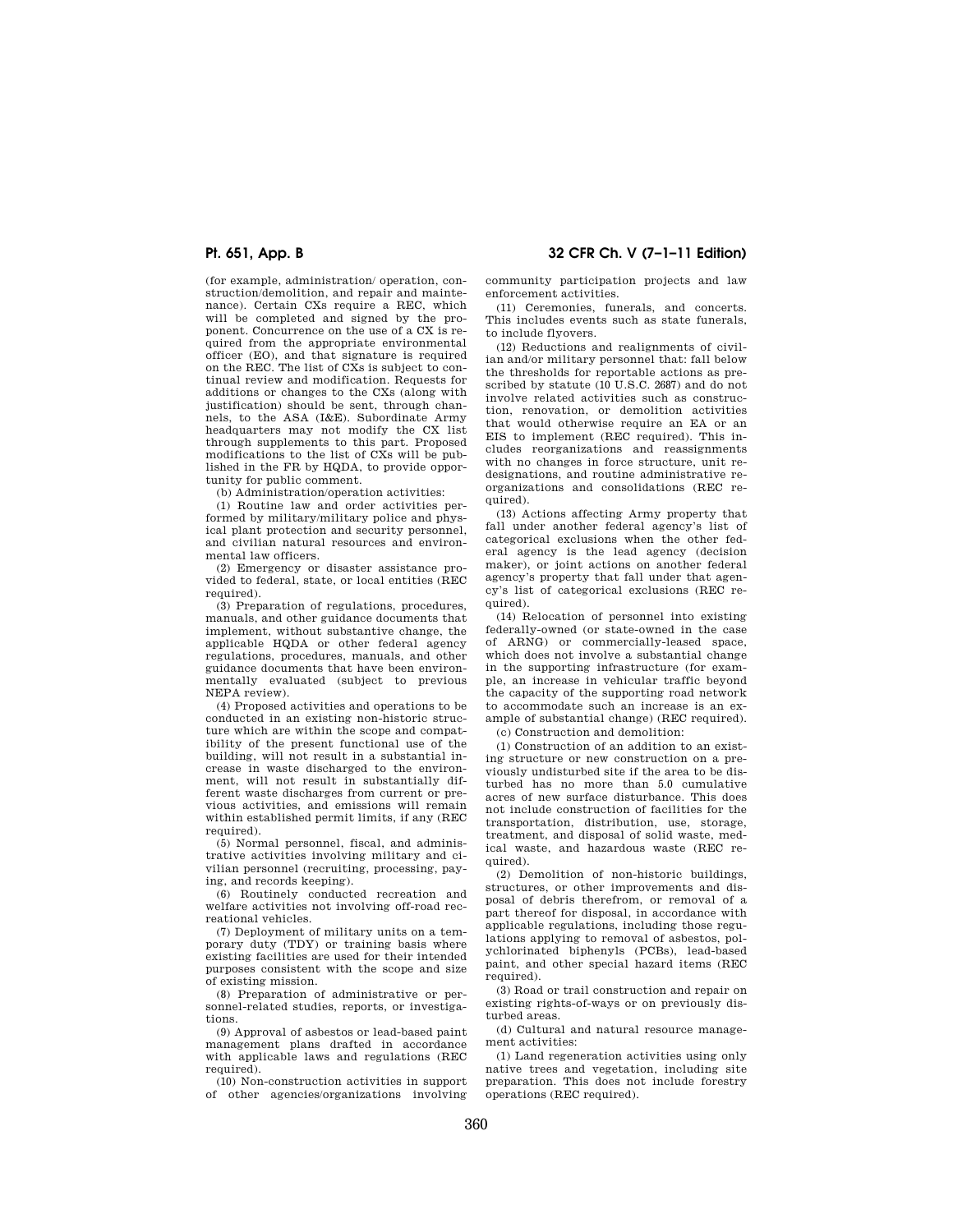# **Department of the Army, DoD Pt. 651, App. B**

(2) Routine maintenance of streams and ditches or other rainwater conveyance structures (in accordance with USACE permit authority under Section 404 of the Clean Water Act and applicable state and local permits), and erosion control and stormwater control structures (REC required).

(3) Implementation of hunting and fishing policies or regulations that are consistent with state and local regulations.

(4) Studies, data collection, monitoring and information gathering that do not involve major surface disturbance. Examples include topographic surveys, bird counts, wetland mapping, and other resources inventories (REC required).

(5) Maintenance of archaeological, historical, and endangered/threatened species avoidance markers, fencing, and signs.

(e) Procurement and contract activities:

(1) Routine procurement of goods and services (complying with applicable procedures for sustainable or ''green'' procurement) to support operations and infrastructure, including routine utility services and contracts.

(2) Acquisition, installation, and operation of utility and communication systems, mobile antennas, data processing cable and similar electronic equipment that use existing right-of-way, easement, distribution systems, and/or facilities (REC required).

(3) Conversion of commercial activities under the provisions of AR 5–20. This includes only those actions that do not change the actions or the missions of the organization or alter the existing land-use patterns.

(4) Modification, product improvement, or configuration engineering design change to materiel, structure, or item that does not change the original impact of the materiel, structure, or item on the environment (REC required).

(5) Procurement, testing, use, and/or conversion of a commercially available product (for example, forklift, generator, chain saw, etc.) which does not meet the definition of a weapon system (Title 10, U.S.C., Section 2403. ''Major weapon systems: Contractor guarantees''), and does not result in any unusual disposal requirements.

(6) Acquisition or contracting for spares and spare parts, consistent with the approved Technical Data Package (TDP).

(7) Modification and adaptation of commercially available items and products for military application (for example, sportsman's products and wear such as holsters, shotguns, sidearms, protective shields, etc.), as long as modifications do not alter the normal impact to the environment (REC required).

(8) Adaptation of non-lethal munitions and restraints from law enforcement suppliers and industry (such as rubber bullets, stun grenades, smoke bombs, etc.) for military police and crowd control activities where

there is no change from the original product design and there are no unusual disposal requirements. The development and use by the military of non-lethal munitions and restraints which are similar to those used by local police forces and in which there are no unusual disposal requirements (REC required).

(f) Real estate activities:

(1) Grants or acquisitions of leases, licenses, easements, and permits for use of real property or facilities in which there is no significant change in land or facility use. Examples include, but are not limited to, Army controlled property and Army leases of civilian property to include leases of training, administrative, general use, special purpose, or warehouse space (REC required). (2) Disposal of excess easement areas to the

underlying fee owner (REC required).

(3) Transfer of real property administrative control within the Army, to another military department, or to other federal agency, including the return of public domain lands to the Department of Interior, and reporting of property as excess and surplus to the GSA for disposal (REC required).

(4) Transfer of active installation utilities to a commercial or governmental utility provider, except for those systems on property that has been declared excess and proposed for disposal (REC required).

(5) Acquisition of real property (including facilities) where the land use will not change substantially or where the land acquired will not exceed 40 acres and the use will be similar to current or ongoing Army activities on adjacent land (REC required).

(6) Disposal of real property (including facilities) by the Army where the reasonably foreseeable use will not change significantly (REC required).

(g) Repair and maintenance activities:

(1) Routine repair and maintenance of buildings, airfields, grounds, equipment, and other facilities. Examples include, but are not limited to: Removal and disposal of asbestos-containing material (for example, roof material and floor tile) or lead-based paint in accordance with applicable regulations; removal of dead, diseased, or damaged trees; and repair of roofs, doors, windows, or fixtures (REC required for removal and disposal of asbestos-containing material and lead-based paint or work on historic structures).

(2) Routine repairs and maintenance of roads, trails, and firebreaks. Examples include, but are not limited to: grading and clearing the roadside of brush with or without the use of herbicides; resurfacing a road to its original conditions; pruning vegetation, removal of dead, diseased, or damaged trees and cleaning culverts; and minor soil stabilization activities.

(3) Routine repair and maintenance of equipment and vehicles (for example, autos,